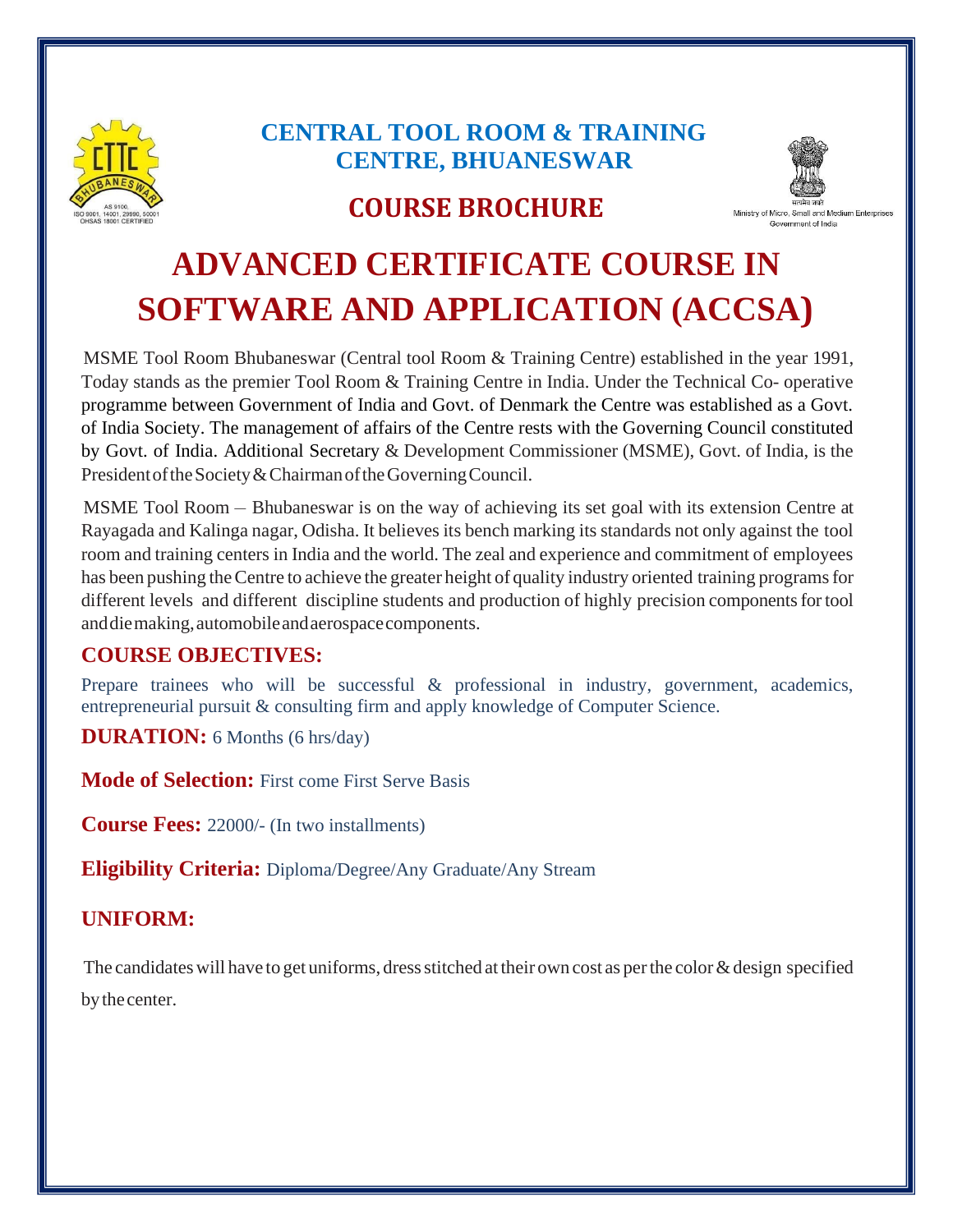# **DETAILED COURSE PLAN FOR THE 6 MONTHS:**

| <b>COURSE NAME</b>  | <b>CONTENTS (CHAPTERS/TOPICS)</b>                                                                                  |
|---------------------|--------------------------------------------------------------------------------------------------------------------|
| C                   | Introduction to C, Key words, Identifiers, and variables,                                                          |
|                     | Expression and Statements, Selection Statements with control                                                       |
|                     | Logic, Program flow or looping., Arrays, Functions, Structure                                                      |
|                     | & Union, Pointer, Dynamic Memory allocation, IO and File                                                           |
|                     | Handling                                                                                                           |
|                     |                                                                                                                    |
|                     |                                                                                                                    |
| $C++$               | Introduction, C++ Fundamentals, Control Statements, Derived                                                        |
|                     | Data types, User Defined Data types, Modularization Using<br>Functions, Encapsulation, Inheritance, Polymorphism,  |
|                     | Templates & Namespace, File Handling, Exception Handling                                                           |
|                     |                                                                                                                    |
|                     |                                                                                                                    |
|                     |                                                                                                                    |
| <b>CORE JAVA</b>    | Introduction to java and oops, Getting started with java,                                                          |
|                     | Control statements and looping, Class and object, Array in<br>java, Methods in java, inheritance, Package in java, |
|                     | Exception handling, String in java, Multithreading, File and                                                       |
|                     | 10 <sup>2</sup>                                                                                                    |
|                     |                                                                                                                    |
| <b>ORACLE</b>       | Introduction to Oracle(SQL, PL/SQL), DML, DDL, DCL,                                                                |
|                     | SELECT Statements, Constraints, Views, Oracle Function,                                                            |
| <b>HTML</b>         | Join Operation<br>Introduction to HTML, HTML Tags, Creating Forms,                                                 |
|                     | Creating tables, Managing home page                                                                                |
|                     |                                                                                                                    |
| <b>CSS</b>          | Introduction to CSS, Three ways to use CSS, CSS Properties.                                                        |
|                     | Designing website, Working with Templates                                                                          |
|                     |                                                                                                                    |
| <b>JAVASCRIPT</b>   | Introduction to JavaScript, Declaration, Syntax, Data type,                                                        |
|                     | Operators, Function in JavaScript, Event Handling, Form                                                            |
|                     | Validation                                                                                                         |
| <b>ADVANCE JAVA</b> | JDBC, Eclipse IDE JSP, SERVELET, JSTL (Java Standard                                                               |
|                     | Tag Library), Java Transaction Service<br>$(TTS)$ ,<br>Java                                                        |
|                     | Transaction Api (JTA), JAVA MAIL API, Use of Local<br><b>Server TOMCAT</b>                                         |
|                     |                                                                                                                    |
| <b>PROJECT WORK</b> | Mini Project based on J2EE Framework                                                                               |